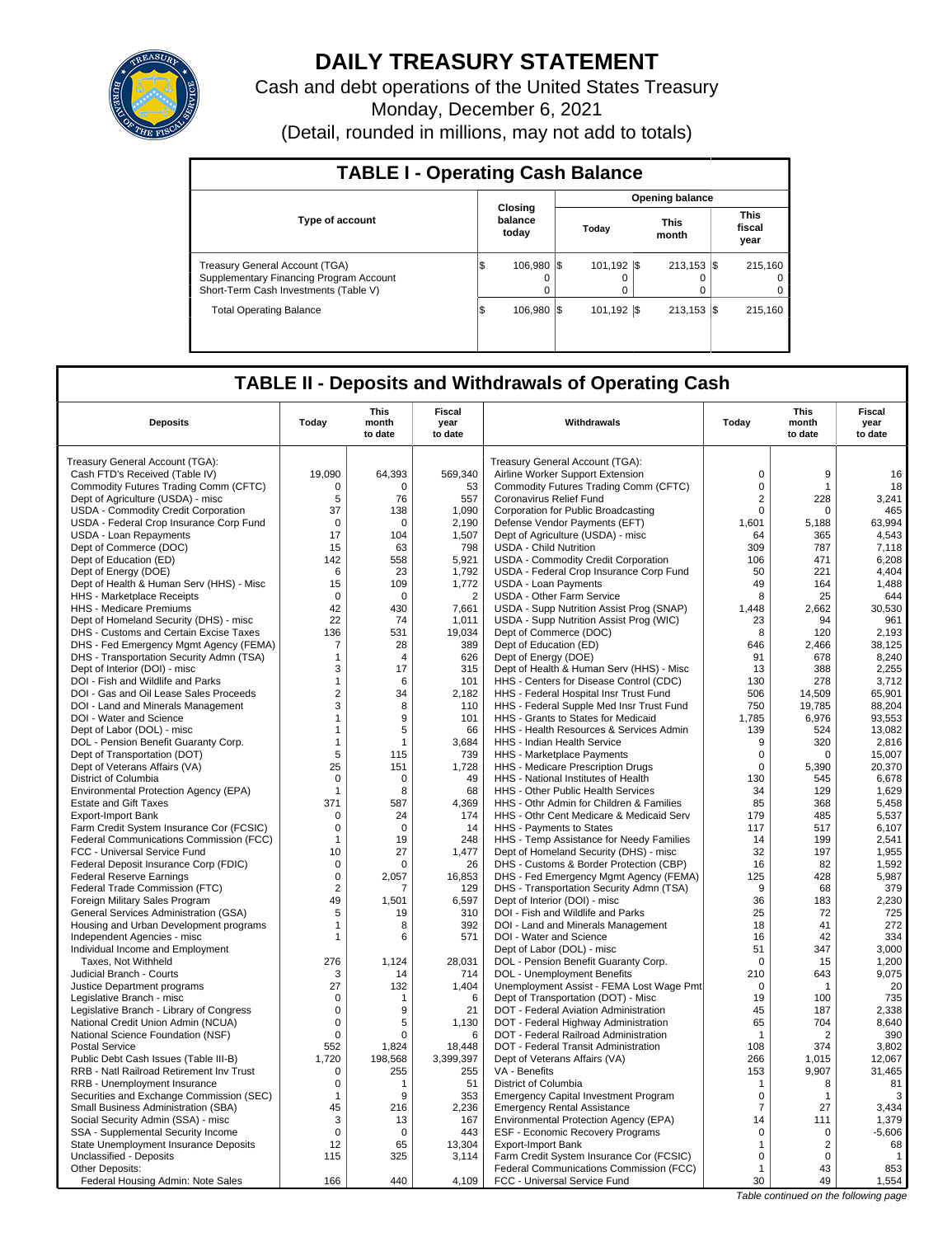|                                      |                                                                                      |              |             | <b>TABLE II cont. - Deposits and Withdrawals of Operating Cash</b> |                           |               |                      |
|--------------------------------------|--------------------------------------------------------------------------------------|--------------|-------------|--------------------------------------------------------------------|---------------------------|---------------|----------------------|
| <b>Deposits</b>                      | <b>This</b><br>Fiscal<br>month<br>Withdrawals<br>Today<br>year<br>to date<br>to date |              | Today       | <b>This</b><br>month<br>to date                                    | Fiscal<br>year<br>to date |               |                      |
| Thrift Savings Plan Transfer         | 408                                                                                  | 1,030        | 14,598      | Federal Deposit Insurance Corp (FDIC)                              | $\overline{0}$            | 8             | 103                  |
|                                      |                                                                                      |              |             | <b>Federal Employees Insurance Payments</b>                        | 199                       | 1,300         | 17,002               |
|                                      |                                                                                      |              |             | Federal Salaries (EFT)                                             | 86                        | 1,622         | 38,542               |
|                                      |                                                                                      |              |             | Federal Trade Commission (FTC)                                     | $\mathbf 0$               | 0             | 47                   |
|                                      |                                                                                      |              |             | General Services Administration (GSA)                              | 87                        | 782           | 5,215                |
|                                      |                                                                                      |              |             | Housing and Urban Development programs                             | 156                       | 4,033         | 16,414               |
|                                      |                                                                                      |              |             | Independent Agencies - misc                                        | 22                        | 84            | 876                  |
|                                      |                                                                                      |              |             | Interest on Treasury Securities                                    | $\Omega$                  | 62            | 62,083               |
|                                      |                                                                                      |              |             | IRS - Advanced Child Tax Credit (EFT)                              | $\Omega$                  | $\Omega$      | 27,144               |
|                                      |                                                                                      |              |             | IRS - Economic Impact Payments (EFT)                               | $\mathbf 0$               | 248           | 1,744                |
|                                      |                                                                                      |              |             | IRS Tax Refunds Business (EFT)                                     | 341                       | 646           | 6,466                |
|                                      |                                                                                      |              |             | IRS Tax Refunds Individual (EFT)                                   | 54                        | 483           | 12,632               |
|                                      |                                                                                      |              |             | Judicial Branch - Courts                                           | 4                         | 12            | 302                  |
|                                      |                                                                                      |              |             | Justice Department programs                                        | 122                       | 294           | 3,287                |
|                                      |                                                                                      |              |             | Legislative Branch - misc                                          | 3                         | 21            | 274                  |
|                                      |                                                                                      |              |             | Legislative Branch - Library of Congress                           | $\mathbf{1}$              | 3             | 158                  |
|                                      |                                                                                      |              |             | <b>NASA</b>                                                        | 77                        | 415           | 4.041                |
|                                      |                                                                                      |              |             | National Credit Union Admin (NCUA)                                 | $\mathbf 0$               | 2             | 27                   |
|                                      |                                                                                      |              |             | National Science Foundation (NSF)                                  | 26                        | 123           | 1,289                |
|                                      |                                                                                      |              |             | Postal Service Money Orders and Other                              | 172                       | 647           | 7,519                |
|                                      |                                                                                      |              |             | Public Debt Cash Redemp. (Table III-B)                             | 1,664                     | 229,746       | 2,985,783            |
|                                      |                                                                                      |              |             | Railroad Retirement Board (RRB) - misc                             | 0                         | 3             | 12                   |
|                                      |                                                                                      |              |             | <b>RRB - Benefit Payments</b>                                      | $\mathbf{1}$              | 1,142         | 3,458                |
|                                      |                                                                                      |              |             | Securities and Exchange Commission (SEC)                           |                           | 6             | 232                  |
|                                      |                                                                                      |              |             | Small Business Administration (SBA)                                | 2,248                     | 8,286         | 115,307              |
|                                      |                                                                                      |              |             | Social Security Admin (SSA) - misc                                 | 11                        | 59            | 829                  |
|                                      |                                                                                      |              |             | SSA - Benefits Payments                                            | 36                        | 21,959        | 191,995              |
|                                      |                                                                                      |              |             | SSA - Supplemental Security Income                                 | 8                         | 4,376         | 13,349               |
|                                      |                                                                                      |              |             | <b>Transportation Services</b>                                     | $\Omega$                  | $\Omega$      | 683                  |
|                                      |                                                                                      |              |             | Other Withdrawals:                                                 |                           |               |                      |
|                                      |                                                                                      |              |             | Thrift Savings Plan Transfer                                       | 1,038                     | 4,938         | 16,199               |
|                                      |                                                                                      |              |             | Unclassified                                                       | 1,656                     | 6,149         | 62,462               |
|                                      |                                                                                      |              |             |                                                                    |                           |               |                      |
| <b>Total Other Deposits</b>          | 574                                                                                  | 1,470        | 18,568      | Total, Other Withdrawals                                           | 2,693                     | 26,441        | 140,049              |
| Change in Balance of Uncollected     |                                                                                      |              |             |                                                                    |                           |               |                      |
| Funds                                | 0                                                                                    | 0            | $\pmb{0}$   |                                                                    |                           |               |                      |
| <b>Transfers from Depositaries</b>   | $\Omega$                                                                             | $\Omega$     | $\mathbf 0$ | <b>Transfers to Depositaries</b>                                   | $\mathbf 0$               | 0             | 0                    |
| <b>Total TGA Deposits</b>            | 23,348                                                                               | 275,171      | 4,141,692   | <b>Total TGA Withdrawals</b>                                       | 17,560                    | 381,344       | 4,249,871            |
|                                      |                                                                                      |              |             |                                                                    |                           |               |                      |
| Short-Term Cash Investments:         |                                                                                      |              |             | Short-Term Cash Investments:                                       |                           |               |                      |
| Transfers from TGA (Table V)         | 0                                                                                    | 0            | 0           | Transfers to TGA (Table V)                                         | 0                         | $\Omega$      |                      |
| Total Deposits (excluding transfers) | $23,348$ \\$                                                                         | $275,171$ \$ | 4,141,692   | Total Withdrawals (excluding transfers)                            | 17,560 \$<br>\$.          |               | 381,344 \$ 4,249,871 |
|                                      |                                                                                      |              |             | Net Change in Operating Cash Balance                               | \$<br>$5,788$ \\$         | $-106,173$ \$ | $-108,180$           |
|                                      |                                                                                      |              |             |                                                                    |                           |               |                      |

| <b>TABLE III-A - Public Debt Transactions</b> |  |              |     |                                 |  |                           |                                       |  |                  |     |                |  |                                 |  |                           |  |
|-----------------------------------------------|--|--------------|-----|---------------------------------|--|---------------------------|---------------------------------------|--|------------------|-----|----------------|--|---------------------------------|--|---------------------------|--|
| <b>Issues</b>                                 |  | Today        |     | <b>This</b><br>month<br>to date |  | Fiscal<br>year<br>to date | <b>Redemptions</b>                    |  | Today            |     |                |  | <b>This</b><br>month<br>to date |  | Fiscal<br>year<br>to date |  |
| Marketable:                                   |  |              |     |                                 |  |                           | Marketable:                           |  |                  |     |                |  |                                 |  |                           |  |
| Bills:                                        |  |              |     |                                 |  |                           | <b>Bills</b>                          |  | $\Omega$         | l\$ | 218,575 \$     |  | 2,416,987                       |  |                           |  |
| <b>Regular Series</b>                         |  | 0            | l\$ | 161,567 \$                      |  | 1,611,941                 | <b>Notes</b>                          |  | 0                |     |                |  | 427,779                         |  |                           |  |
| <b>Cash Management Series</b>                 |  | 0            |     | 30,000                          |  | 850,016                   | <b>Bonds</b>                          |  | 0                |     |                |  | 30,632                          |  |                           |  |
| <b>Notes</b>                                  |  |              |     | -2                              |  | 734,282                   | <b>Federal Financing Bank</b>         |  | 0                |     |                |  | $\Omega$                        |  |                           |  |
| <b>Bonds</b>                                  |  | 25           |     | 25                              |  | 116,627                   | Nonmarketable:                        |  |                  |     |                |  |                                 |  |                           |  |
| Inflation-Protected Securities Increment      |  | 1,364        |     | 2,425                           |  | 10,877                    | United States Savings Securities      |  | 54               |     | 254            |  | 1,845                           |  |                           |  |
| <b>Federal Financing Bank</b>                 |  |              |     |                                 |  |                           | <b>Government Account Series</b>      |  | 239,206          |     | 946,596        |  | 13,662,329                      |  |                           |  |
| Nonmarketable:                                |  |              |     |                                 |  |                           | Hope Bonds                            |  |                  |     |                |  | $\Omega$                        |  |                           |  |
| United States Savings Securities:             |  |              |     |                                 |  |                           | <b>Domestic Series</b>                |  |                  |     |                |  | 4,190                           |  |                           |  |
| Cash Issue Price                              |  | 103          |     | 268                             |  | 1,638                     | <b>Foreign Series</b>                 |  | 0                |     |                |  | $\Omega$                        |  |                           |  |
| Interest Increment                            |  |              |     | 358                             |  | 1,087                     | State and Local Series                |  | $\Omega$         |     | 4,071          |  | 27,524                          |  |                           |  |
| <b>Government Account Series</b>              |  | 237,747      |     | 974,916                         |  | 13,713,581                | Other                                 |  | 1,610            |     |                |  |                                 |  |                           |  |
| Hope Bonds                                    |  |              |     |                                 |  |                           |                                       |  |                  |     | 6,845          |  | 76,553                          |  |                           |  |
| <b>Domestic Series</b>                        |  |              |     |                                 |  |                           |                                       |  |                  |     |                |  |                                 |  |                           |  |
| <b>Foreign Series</b>                         |  |              |     |                                 |  |                           |                                       |  |                  |     |                |  |                                 |  |                           |  |
| State and Local Series                        |  |              |     |                                 |  | 10,259                    |                                       |  |                  |     |                |  |                                 |  |                           |  |
| Other                                         |  | 1,592        |     | 6,841                           |  | 76,655                    | <b>Total Redemptions</b>              |  | 240,870 \$       |     | $1,176,341$ \$ |  | 16,647,840                      |  |                           |  |
| <b>Total Issues</b>                           |  | $240,832$ \$ |     | 1,176,397 \$                    |  | 17,126,964                | Net Change in Public Debt Outstanding |  | $-38$ $\sqrt{3}$ |     | 56 S           |  | 479,124                         |  |                           |  |
|                                               |  |              |     |                                 |  |                           |                                       |  |                  |     |                |  |                                 |  |                           |  |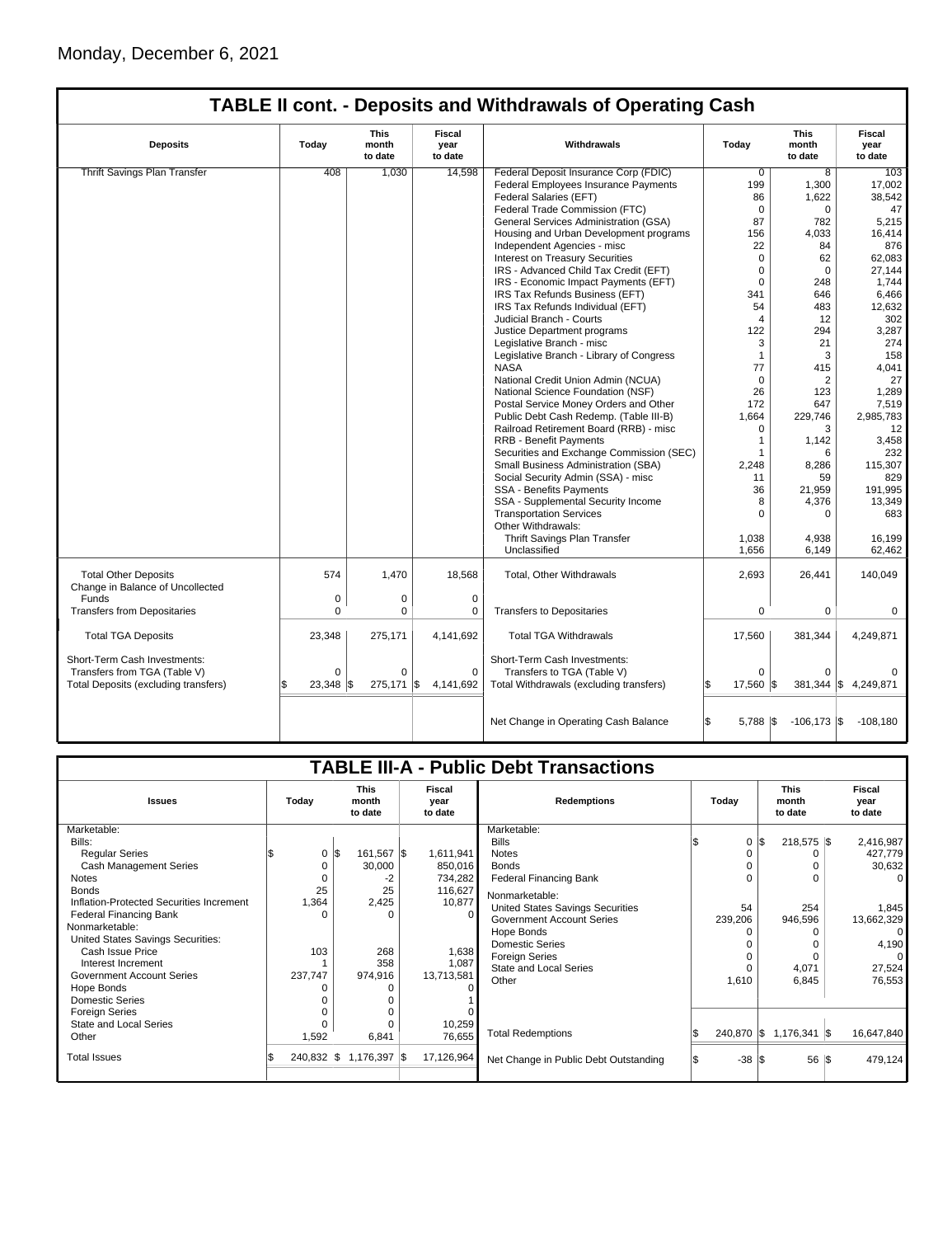| <b>TABLE III-B - Adjustment of Public Debt</b><br><b>Transactions to Cash Basis</b> |                                                            |                                                                        |  |  |  |  |  |  |  |  |
|-------------------------------------------------------------------------------------|------------------------------------------------------------|------------------------------------------------------------------------|--|--|--|--|--|--|--|--|
| Today                                                                               | <b>This</b><br>month<br>to date                            | Fiscal<br>year<br>to date                                              |  |  |  |  |  |  |  |  |
| 240,832 \$<br>$\Omega$<br>o<br>O<br>237,747<br>1.364                                | 1,176,397<br>131<br>0<br>O<br>974,916<br>n<br>358<br>2,425 | \$17,126,964<br>3.752<br>551<br>5,642<br>13,713,581<br>1,087<br>10,458 |  |  |  |  |  |  |  |  |
| 1,720<br>240,870<br>0<br>o<br>O<br>239,206<br>ი                                     | 198,568<br>1,176,341<br>0<br>o<br>0<br>946,596<br>0        | 3,399,397<br>Ι\$<br>\$16,647,840<br>Ω<br>13,662,057<br>Ω               |  |  |  |  |  |  |  |  |
|                                                                                     | 1,664                                                      | l\$<br>\$<br>\$<br>229.746 \$                                          |  |  |  |  |  |  |  |  |

| <b>TABLE III-C - Debt Subject to Limit</b>                                        |                           |                           |                           |                           |  |  |  |  |  |  |  |
|-----------------------------------------------------------------------------------|---------------------------|---------------------------|---------------------------|---------------------------|--|--|--|--|--|--|--|
|                                                                                   | Closing                   | Opening balance           |                           |                           |  |  |  |  |  |  |  |
| <b>Balance Transactions</b>                                                       | balance<br>today          | Today                     | <b>This</b><br>month      | Fiscal<br>year            |  |  |  |  |  |  |  |
| Debt Held by the Public<br>Intragovernmental Holdings<br><b>Total Public Debt</b> | \$22,685,355<br>6,222,688 | \$22,688,917<br>6,219,163 | \$22,645,912<br>6,262,075 | \$22,282,900<br>6,146,018 |  |  |  |  |  |  |  |
| Outstanding<br>Less: Debt Not<br>Subject to Limit:                                | 28,908,043                | 28,908,081                | 28,907,987                | 28,428,919                |  |  |  |  |  |  |  |
| <b>Other Debt</b>                                                                 | 478                       | 478                       | 478                       | 478                       |  |  |  |  |  |  |  |
| <b>Unamortized Discount</b>                                                       | 20,074                    | 20,112                    | 20,018                    | 20,950                    |  |  |  |  |  |  |  |
| <b>Federal Financing Bank</b>                                                     | 6,053                     | 6,053                     | 6,053                     | 6,053                     |  |  |  |  |  |  |  |
| Hope Bonds                                                                        | U                         | O                         | n                         | O                         |  |  |  |  |  |  |  |
| Plus: Other Debt Subject to Limit<br>Guaranteed Debt of                           |                           |                           |                           |                           |  |  |  |  |  |  |  |
| Government Agencies                                                               | $\Omega$                  | $\Omega$                  | $\Omega$                  | 0                         |  |  |  |  |  |  |  |
| <b>Total Public Debt</b><br>Subject to Limit                                      | \$28,881,438              | \$28,881,438              | \$28,881,438              | \$28,401,438              |  |  |  |  |  |  |  |
|                                                                                   |                           |                           |                           |                           |  |  |  |  |  |  |  |
| <b>Statutory Debt Limit</b>                                                       | \$28,881,463              | \$28,881,463              | \$28,881,463              | \$28,401,463              |  |  |  |  |  |  |  |
|                                                                                   |                           |                           |                           |                           |  |  |  |  |  |  |  |

| <b>TABLE IV - Federal Tax Deposits</b>                                                                                                                                                                                                        |     |                                             |     |                                                |     |                                                              |
|-----------------------------------------------------------------------------------------------------------------------------------------------------------------------------------------------------------------------------------------------|-----|---------------------------------------------|-----|------------------------------------------------|-----|--------------------------------------------------------------|
| <b>Classification</b>                                                                                                                                                                                                                         |     | Today                                       |     | <b>This</b><br>month<br>to date                |     | Fiscal<br>year<br>to date                                    |
| Withheld Income and Employment Taxes<br>Individual Income Taxes<br><b>Railroad Retirement Taxes</b><br><b>Excise Taxes</b><br><b>Corporation Income Taxes</b><br><b>Federal Unemployment Taxes</b><br>Estate and Gift Taxes & Misc IRS Rcpts. | l\$ | 18,339<br>487<br>32<br>20<br>199<br>5<br>15 | 1\$ | 65,716<br>1,397<br>62<br>65<br>906<br>10<br>31 | l\$ | 529,706<br>23,795<br>927<br>12,734<br>24,255<br>754<br>1,204 |
| Total                                                                                                                                                                                                                                         | \$  | 19,098 \$                                   |     | 68,187                                         | 1\$ | 593,375                                                      |
| Cash Federal Tax Deposits:<br>Direct<br><b>Through Depositaries</b>                                                                                                                                                                           | \$  | 72<br>19,018                                | l\$ | 210S<br>64,182                                 |     | 5,444<br>563,896                                             |
| <b>Total Cash FTD's</b>                                                                                                                                                                                                                       | \$  | 19,090                                      | l\$ | 64,393                                         | l\$ | 569,340                                                      |
| Inter-agency Transfers                                                                                                                                                                                                                        |     | 8                                           |     | 3,794                                          |     | 24,035                                                       |
| Total                                                                                                                                                                                                                                         | \$  | 19,098                                      | 1\$ | 68,187                                         | l\$ | 593,375                                                      |
|                                                                                                                                                                                                                                               |     |                                             |     |                                                |     |                                                              |

| <b>TABLE V - Short-Term Cash Investments</b> |   |   |          |     |          |       |  |  |  |  |
|----------------------------------------------|---|---|----------|-----|----------|-------|--|--|--|--|
|                                              |   |   |          |     |          |       |  |  |  |  |
| <b>Balance Transactions</b>                  |   |   |          |     |          | Total |  |  |  |  |
|                                              | А |   | в        |     | С        |       |  |  |  |  |
| Opening Balance Today<br>Deposits:           |   | 0 | l\$<br>0 | 1\$ | 0        | 1\$   |  |  |  |  |
| <b>Transfers to Depositaries</b>             |   | O | 0        |     | 0        |       |  |  |  |  |
| <b>Special Direct Investment</b>             |   | O | O        |     | 0        |       |  |  |  |  |
| Term Investment                              |   | O | O        |     | 0        |       |  |  |  |  |
| Repo Investment                              |   | O | 0        |     | 0        |       |  |  |  |  |
| Withdrawals:                                 |   |   |          |     |          |       |  |  |  |  |
| <b>Treasury Initiated</b>                    |   | O | 0        |     | 0        |       |  |  |  |  |
| Depositary Initiated                         |   | O | O        |     | 0        |       |  |  |  |  |
| <b>Special Direct Investment</b>             |   | O | O        |     | 0        |       |  |  |  |  |
| <b>Term Investment</b>                       |   | ი | 0        |     | 0        |       |  |  |  |  |
| Repo Investment                              |   | 0 | O        |     | 0        |       |  |  |  |  |
|                                              |   |   |          |     |          |       |  |  |  |  |
| Closing Balance Today                        |   | 0 | I\$<br>0 |     | I\$<br>0 | I\$   |  |  |  |  |

| <b>TABLE VI - Income Tax Refunds Issued</b> |    |                |     |                                 |     |                           |  |  |  |  |
|---------------------------------------------|----|----------------|-----|---------------------------------|-----|---------------------------|--|--|--|--|
| Classification                              |    | Today          |     | <b>This</b><br>month<br>to date |     | Fiscal<br>year<br>to date |  |  |  |  |
| IRS - Advanced Child Tax Credit (Checks)    | 13 | 0              | 1\$ | 0                               | 125 | 4,057                     |  |  |  |  |
| IRS - Advanced Child Tax Credit (EFT)       |    | 0              |     | $\Omega$                        |     | 27.144                    |  |  |  |  |
| IRS - Economic Impact Payments (Checks)     |    | $\overline{2}$ |     | 178                             |     | 1.991                     |  |  |  |  |
| IRS - Economic Impact Payments (EFT)        |    | 0              |     | 248                             |     | 1.744                     |  |  |  |  |
| IRS Tax Refunds Business (Checks)           |    | 115            |     | 194                             |     | 19.084                    |  |  |  |  |
| IRS Tax Refunds Business (EFT)              |    | 341            |     | 646                             |     | 6,466                     |  |  |  |  |
| IRS Tax Refunds Individual (Checks)         |    | 34             |     | 508                             |     | 10,255                    |  |  |  |  |
| IRS Tax Refunds Individual (EFT)            |    | 54             |     | 483                             |     | 12.632                    |  |  |  |  |
|                                             |    |                |     |                                 |     |                           |  |  |  |  |

### **Daily Treasury Statement Footnotes:**

#### **General Footnotes and Statements:**

This statement summarizes the United States Treasury's cash and debt operations for the Federal Government. Treasury's operating cash is maintained in an account at the Federal Reserve Bank of New York and in short-term cash investments. Treasury minimized and then suspended its short-term cash investment program beginning in November 2008, but anticipates investing again when market conditions warrant. Major information sources include: Federal Reserve Banks, Treasury Regional Financial Centers, Internal Revenue Service Centers, various electronic systems, and information on the Public Debt. Information is presented on a modified cash basis. Deposits are reflected as received and withdrawals are reflected as processed.SOURCE: Bureau of the Fiscal Service, Department of the Treasury. Note: The Daily Treasury Statement (DTS) is available by 4:00 p.m. the following business day on the Fiscal Service website https://fiscal.treasury.gov/reports-statements/dts/. For more information, call the Cash Reporting Branch at 202-874-9789.

#### **TABLE III-A – Public Debt Transactions**

Stated at face value except for savings and retirement plan securities which are stated at current redemption value.